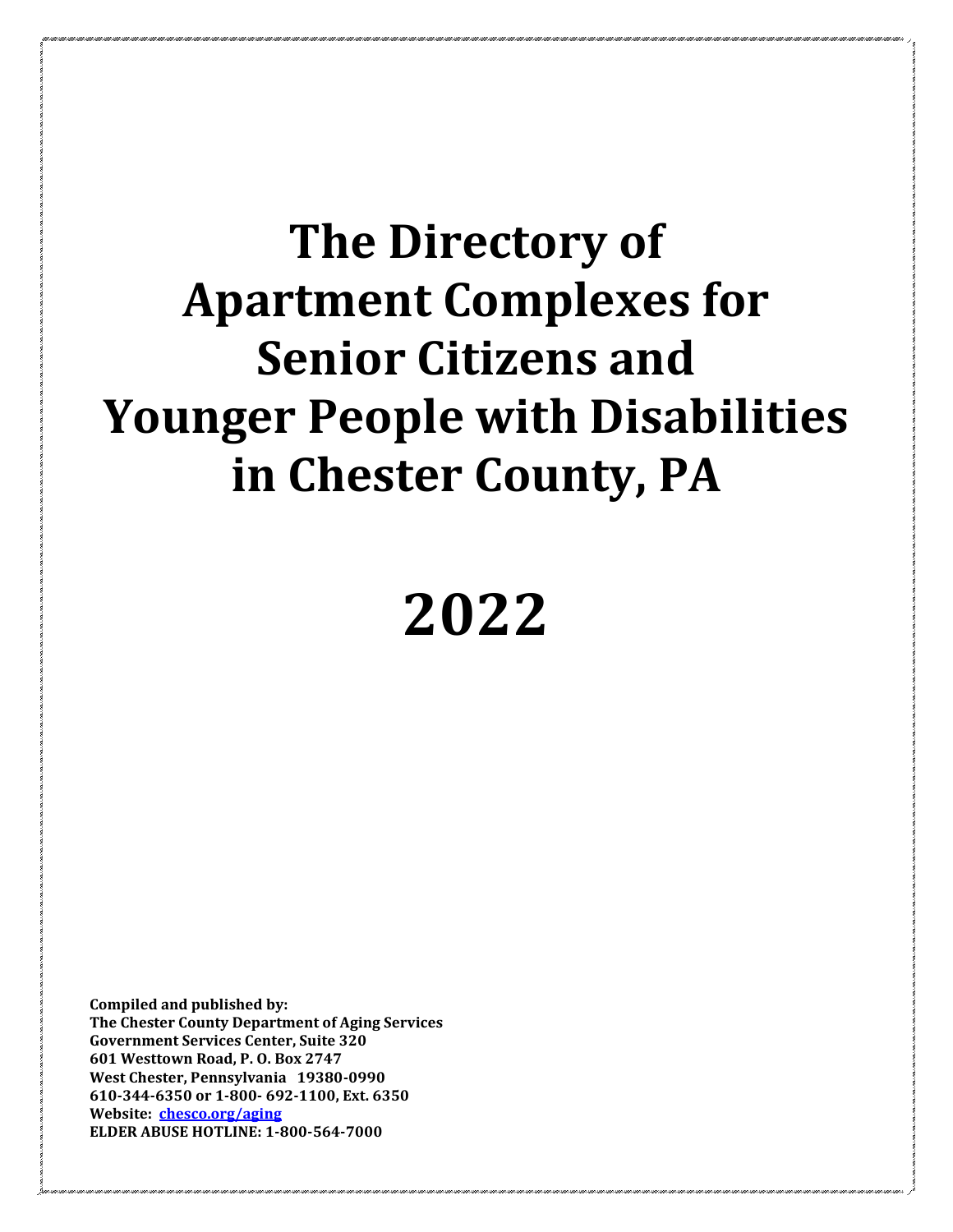This directory lists rental housing developments in Chester County, Pennsylvania that rent apartments to senior citizens, younger people who have disabilities, younger people who do not have disabilities, and/or families. Although most senior housing complexes rent apartments to people age 62 and older and/or younger people who have permanent disabilities, the following complexes also rent apartments to families and younger people who do not have disabilities:

- **Regency Park Apartments** in Coatesville, 610-383-4030, [regencyparkapts@themichaelsorg.com](mailto:regencyparkapts@themichaelsorg.com)
- **W.C. Atkinson Apartments** in Coatesville, 610-384-4455
- **Oxford Village** in Oxford, 610-932-8380, [oxford@pennrose.com](mailto:oxford@pennrose.com)
- **Whitehall Acres** in Oxford, 610-932-3800, [whitehallacres@coniferllc.com](mailto:whitehallacres@coniferllc.com)
- **Fairview Village** in Phoenixville, 855-283-8889, [FairviewVillage@pennrose.com](mailto:FairviewVillage@pennrose.com)
- **Steeltown Village** in Phoenixville, 610-948-1797
- **Park Spring Apartments** in Spring City, 610-948-5874, [parkspringapts@themichaelsorg.com](mailto:parkspringapts@themichaelsorg.com)
- **Locust Court** in West Chester, 484-947-5578
- **Hannum Gardens** in West Chester, 610-701-9422
- **Apartments for Modern Living** in West Chester, 610-431-4455, [aml-office@realty-enterprises.com](mailto:aml-office@realty-enterprises.com)

The tenants who live in a senior housing complex generally pay no more than 30 percent of their monthly income towards the rent. Officials from the U.S. Housing and Urban Development (HUD) then pay the balance of the rent to the property owners. Tenants in some complexes can use their out-of-pocket medical expenses to decrease their rent payments, while tenants in other complexes pay a flat rate for their rent.

For more information, please contact the:

- 1. Complex's property management offices at the phone numbers listed in this publication;
- 2. Chester County Department of Aging Services; or
- 3. Chester County Department of Community Development 601 Westtown Road, Suite 365, West Chester, PA 19380-0990 610-344-6900 or 1-800-692-1100, ext. 6900 (toll free PA only).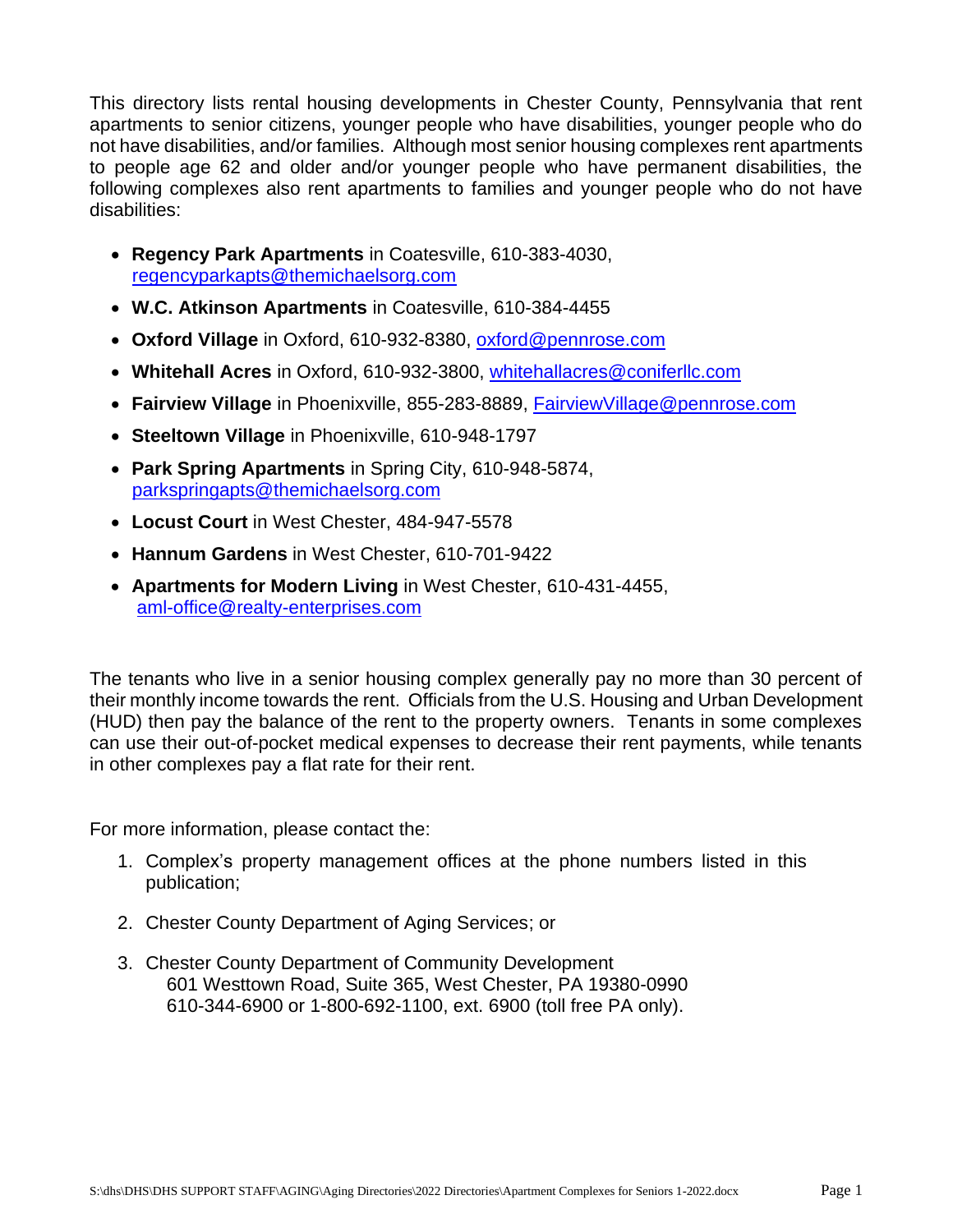# **BERWYN, PA**

#### • **TRINITY HOUSE**

**Phone: 610-624-2613**

15 Leopard Road **E-mail:** [trinityhouse@pennrose.com](mailto:trinityhouse@pennrose.com) Berwyn, PA 19312 **Website:** [www.pennrose.com](http://www.pennrose.com/)

**Eligibility:** Applicants must be 62 years of age or older at the time of application or be handicapped/disabled in accordance with Social Security standards. Income limits. **Monthly Rent:** Approximately 30% of income after adjustments for medical expenses.

# **COATESVILLE, PA**

#### • **ASH PARK TERRACE**

**Phone: 610-380-9265 Fax:** 610-380-9266

70 S 3rd Avenue **E-mail:** [info@hdcweb.org](mailto:info@hdcweb.org) Coatesville, PA 19320 **Website:** [www.hdcweb.org](http://www.hdcweb.org/)

**Eligibility:** All tenants must be at least 55 years old. Preference given to elderly and handicapped and/or disabled. Income limits apply.

**Monthly Rent:** 30%-40% of an applicant's adjusted income (gross income less out-ofpocket medical expenses)

#### • **CHESTNUT COURT APARTMENTS**

140 E Chestnut Street Coatesville, PA 19320 **Phone: 610-466-0350 or 610-466-0351, ext. 3 Fax:** 610-466-0368 **Eligibility:** All tenants need to be 55 years old, or have a permanent disability. Annual income limits. **Monthly Rent:** 30% - 40% of adjusted income.

# • **CITY CLOCK APARTMENTS**

235 E Lincoln Highway Coatesville, PA 19320 **Phone: 610-384-2997 Fax:** 610-384-2997 **Eligibility:** All tenants need to be at least 55 years old. Independent living. **Monthly Rent:** Approximately 30% of an applicant's adjusted gross income.

#### • **COATESVILLE TOWERS**

339 E Lincoln Highway **E-mail:** [coatesvilletowers@ccinvest.com](mailto:coatesvilletowers@ccinvest.com) Coatesville, PA 19320 **Phone: 610-384-0120 Fax:** 610-384-2537 **Eligibility:** All tenants must be at least 62 years old, or have a permanent disability. There are maximum income limits.

**Monthly Rent:** No more than 30% of an applicant's adjusted income.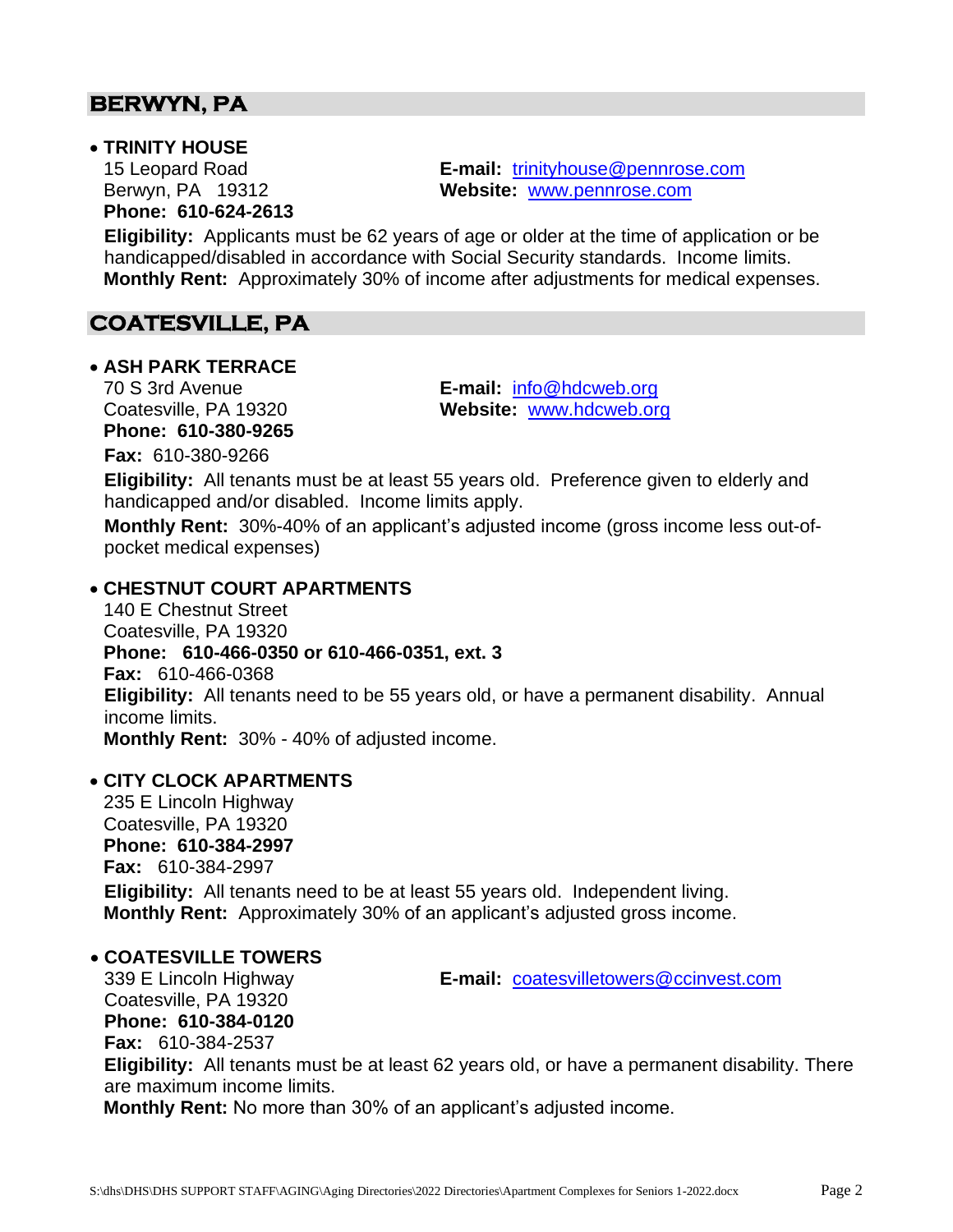#### • **HARRISON HOUSE OF CHESTER COUNTY**

300 Strode Avenue (Rt. 82) **Website:** [www.harrisonseniorliving.com](http://www.harrisonseniorliving.com/) East Fallowfield, PA 19320

#### **Phone: 610-486-5516**

**Eligibility:** All tenants must be at least 55 years old. Must be able to afford to pay rent privately.

**Monthly Rent:** Varies on size of apartment. All utilities included except telephone and cable.

# • **STEEL CITY APARTMENTS**

20 N Second Avenue Coatesville, PA 19320 **Phone: 610-466-0350 or 610-466-0351, ext. 3 Fax:** 610-466-0368 **Eligibility:** All tenants need to be at least 55 years old, or have a permanent disability. Annual income limits. **Monthly Rent:** 30%-40% of adjusted gross income.

# • **THE BRANDYWINE CENTER**

744 E Lincoln Highway **E-mail:** [info@hdcweb.org](mailto:info@hdcweb.org) Coatesville, PA 19320 **Website:** [www.hdcweb.org](http://www.hdcweb.org/) **Phone: 610-384-7981, TTY 711 Fax:** 610-384-2567 **Eligibility:** All tenants must be 62 years of age or older. Income limits apply. **Monthly Rent:** 30% of applicant's adjusted income (gross income less out-ofpocket medical expenses).

# • **WASHINGTON HOUSE APARTMENTS**

330 E Lincoln Highway **E-mail:** [info@hdcweb.org](mailto:info@hdcweb.org) Coatesville, PA 19320 **Website:** [www.hdcweb.org](http://www.hdcweb.org/) **Phone: 610-380-9265, TTY 711**

**Fax:** 610-380-9266

**Eligibility:** All tenants need to be at least 55 years old. Preference given to elderly and handicapped and/or disabled. Income limits apply.

**Monthly Rent:** 30% of an applicant's adjusted income (gross income less out-ofpocket medical expenses).

# **DOWNINGTOWN, PA**

• **ST. JAMES PLACE Phone: 610-269-9366 Fax:** 610-269-6679

350 E Pennsylvania Avenue **E-mail:** [stjames@arbormanagement.com](mailto:stjames@arbormanagement.com) Downingtown, PA 19335 **Website:** [www.inwa.com/arbor-management-llc](http://www.inwa.com/arbor-management-llc)

**Eligibility:** All tenants need to be at least 62 years old. Maximum income limits. **Monthly Rent:** No more than 30% of an applicant's adjusted gross income. **The Wait List is open.**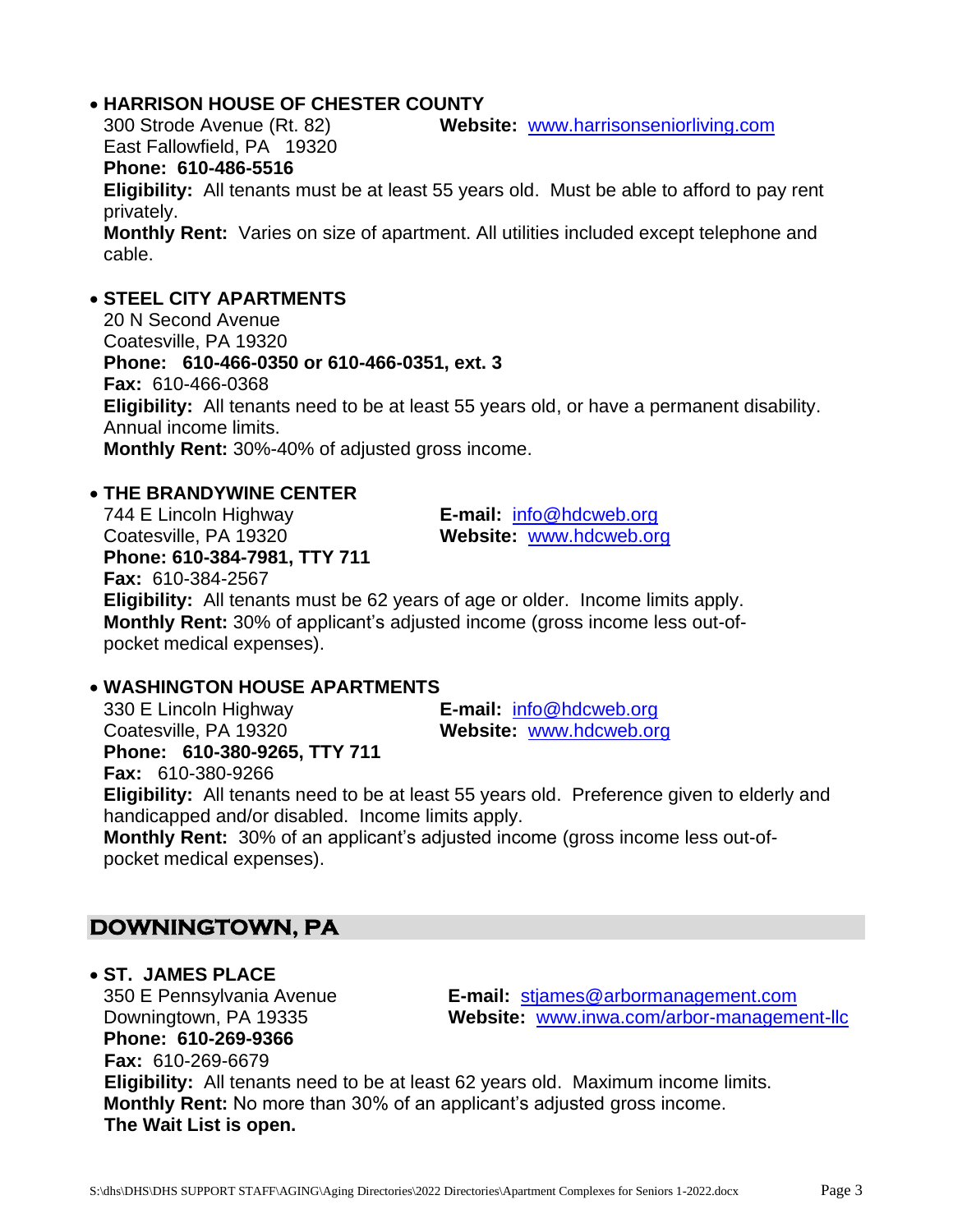# **ELVERSON, PA**

Elverson, PA 19520 **Phone: 610-286-3667**

**Fax:** 610-286-3671

• **HOPEWELL MANOR E-mail:** [hopewell@fairvillemanagement.com](mailto:stjames@arbormanagement.com) 58 E Main Street **Website:** [www.fairvillemanagement.com/Hopewell](http://www.fairvillemanagement.com/Hopewell)

**Eligibility:** All tenants need to be at least 62 years old or older at the time of application. Maximum income limits.

**Monthly Rent:** Based on income with 3 levels.

# **EXTON, PA**

• **EAGLEVIEW SENIOR I AND II** Exton, PA 19341 **Phone: 610-458-3740 Fax:** 610-458-3673

**Potter Building E-mail:** [senior@hankinapartments.com](mailto:senior@hankinapartments.com) 549 Dickinson Court **Website:** [www.hankinapartments.com](http://www.hankinapartments.com/)

**Bernard Hankin Building** 689 Rice Boulevard Exton, PA 19341 **Phone: 484-359-4022 Fax:** 484-359-4071 **Eligibility:** All tenants need to be at least 62 years old. Maximum income limits. **Monthly Rent:** Based on income with 2 levels (Potter) and 3 levels (Bernard Hankin). All units are 1 bedroom. Rent includes water, sewer and trash.

# **HONEY BROOK, PA**

# • **HONEY BROOK LIVING ASSOCIATES**

3940 Horseshoe Pike Honey Brook, PA 19344 **Phone: 610-273-3193 Fax:** 610-273-3219 **Eligibility:** All tenants need to be at least 55 years old.

# • **TEL HAVEN APARTMENTS**

1200 Tel Hai Circle **Website:** [www.telhai.org](http://www.telhai.org/)

P. O. Box 190 Honey Brook, PA 19344 **Phone: 610-273-9333, ext. 2149 Fax:** 610-273-4530 **Eligibility:** All tenants need to be at least 62 years old or over the age of 18 with a handicap or disability. There are maximum income limits.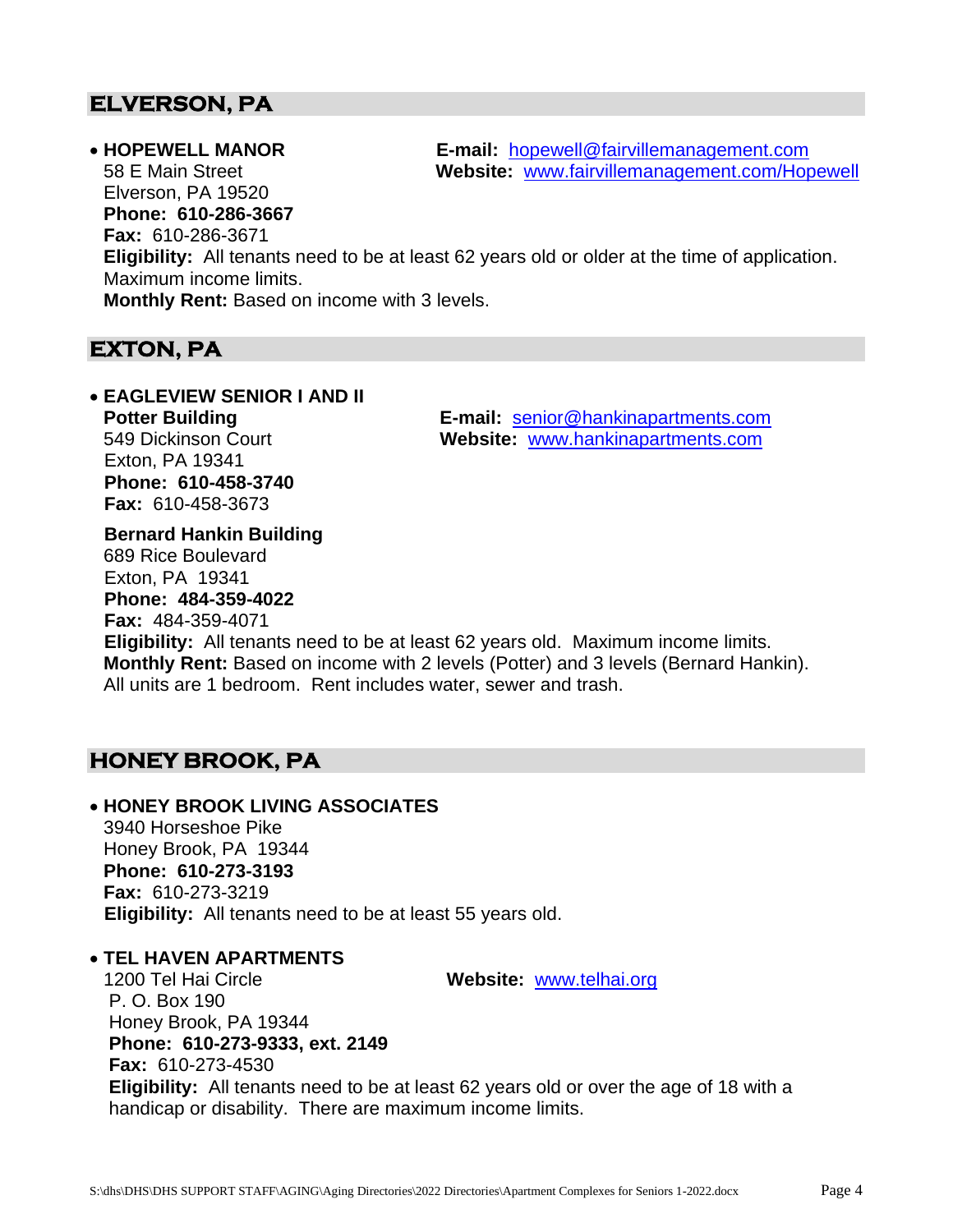# **OXFORD, PA**

#### • **OXFORD HOTEL**

305 E Market Street **E-mail:** [oxford@pennrose.com](mailto:oxford@pennrose.com) Oxford, PA 19363 **Website:** [www.haccnet.org/](http://www.haccnet.org/) **Phone: 610-932-9290 Fax:** 610-932-9305 **Eligibility:** All tenants must be at least 55 years. Must qualify for Section 8 voucher. **Monthly Rent:** 1 & 2-bedroom apartments. Project-based voucher.

• **OXFORD TERRACE**

326 Market Street **Website:** [www.haccnet.org/](http://www.haccnet.org/) Oxford, PA 19363 **Phone: 610-467-0937 Fax:** 610-467-0627 **Eligibility:** All tenants need to be at least 62 years old or have a permanent disability. There are maximum income limits. **Monthly Rent:** No more than 30% of an applicant's adjusted gross income.

# • **WESTMINSTER PLACE AT WARE**

51 Lancaster Pike **Website**: [www.westminsterplaceware.org](http://www.westminsterplaceware.org/) Oxford, PA 19363 **Phone**: **610-998-2575 Eligibility**: All tenants must be at least 55 years old. **Monthly Rent**: Income limits apply.

# **PARKESBURG, PA**

#### • **PARKESBURG SCHOOL APARTMENTS**

360 Strasburg Avenue **E-mail:** [info@hdcweb.com](mailto:info@hdcweb.com) Parkesburg, PA 19365 **Website:** [www.hdcweb.com](http://www.hdcweb.com/) **Phone: 610-857-5055, TTY 711 Fax:** 610-857-9220 **Eligibility:** All tenants must be at least 55 years old. Preference given to handicapped/disabled.

**Monthly Rent:** 30% of an applicant's adjusted income (gross income less out-ofpocket medical expenses.

#### • **PARKESEDGE ELDERLY APARTMENTS**

601 Green Street Parkesburg, PA 19365 **Phone: 610-857-9281 Fax:** 610-857-2140 **Eligibility:** All tenants need to be at least 62 years old, or need to have a permanent disability if under 62 years of age. There are income limits. **Monthly Rent:** No more than 30% of an applicant's adjusted gross income.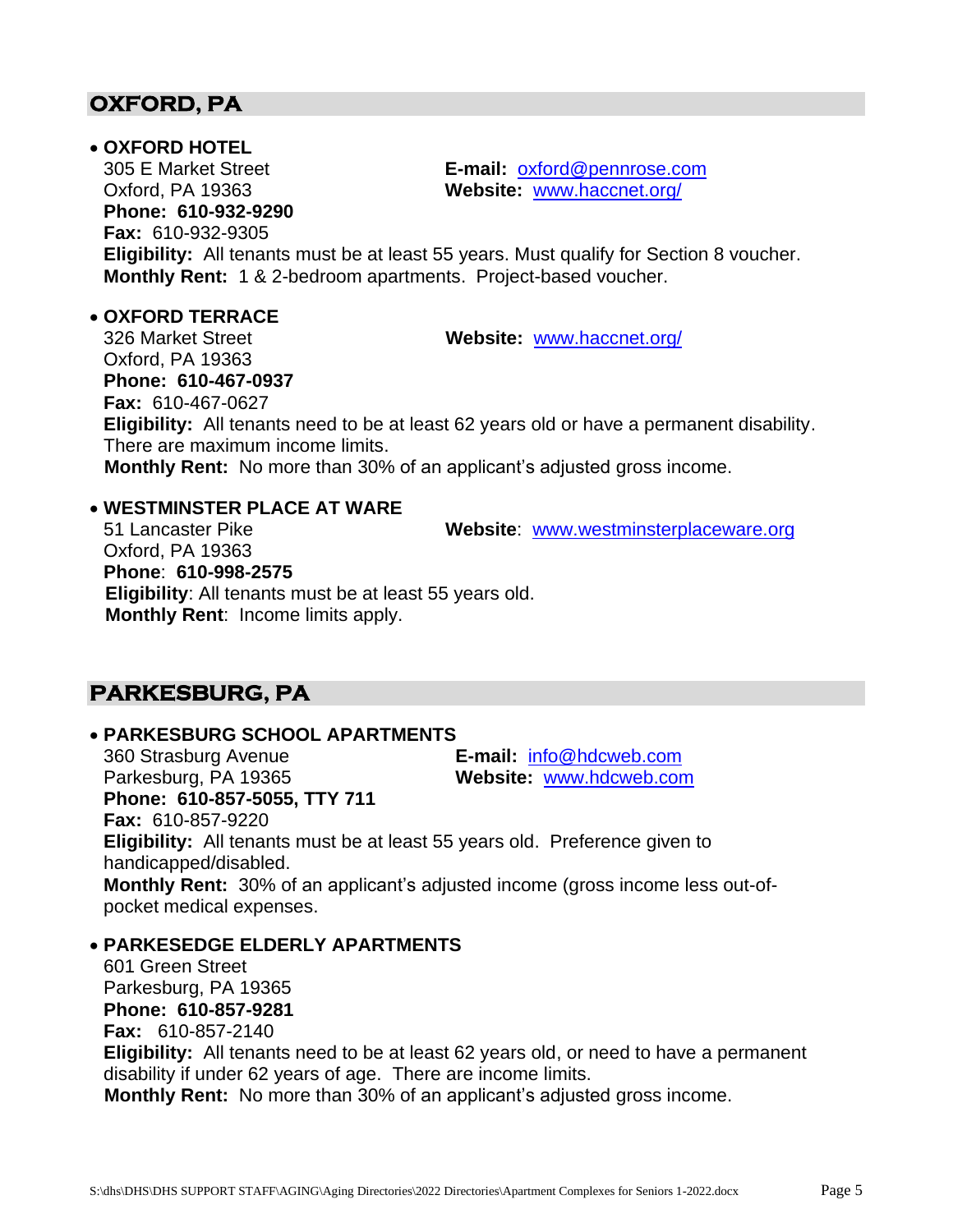#### • **WESTMINSTER PLACE AT PARKESBURG**

 **Website:** <https://www.presbyterianseniorliving.org/westminster-place-at-parkesburg> 320 W 1st Avenue Parkesburg, PA 19365 **Phone**: **610-857-1416 Eligibility**: All applicants must be at least 55 years old. **Monthly Rent**: Income limits apply.

# **PHOENIXVILLE, PA**

#### • **EPISCOPAL HOUSE**

601 Center Street **Website:** [www.churchhousing4u.org/](http://www.churchhousing4u.org/) Phoenixville, PA 19460 **Phone: 610-917-1041 Fax:** 610-917-1359 **Eligibility:** All tenants need to be at least 62 years old. Maximum income limits. **Monthly Rent:** No more than 30% of an applicant's adjusted gross income.

# • **FRENCH CREEK MANOR**

**Phone: 610-935-0297**

501 Mason Street **E-mail:** [FrenchCreek@pennrose.com](mailto:FrenchCreek@pennrose.com) Phoenixville, PA 19460 **Website:** [www.pennrose.com/](http://www.pennrose.com/)

**Eligibility:** Every adult has to be at least 62 years old. Pet free and smoke free. Resident will pay electric, gas (heat/hot water), internet, cable and landline phone.

# • **KING TERRACE**

300 High Street **Website:** [www.haccnet.org](http://www.haccnet.org/) Phoenixville, PA 19460 **Phone: 610-933-5035 Fax:** 610-933-0425 **Eligibility:** All tenants must be at least 62 years old or 18 years old and permanently disabled. Maximum income limits. **Monthly Rent:** No more than 30% of an applicant's adjusted income.

#### • **ST. PETER'S PLACE**

111 Church Street **Website:** [www.churchhousing4u.org](http://www.churchhousing4u.org/)

Phoenixville, PA 19460 **Phone: 610-933-4383**

**Fax:** 610-933-4185

**Eligibility:** Most tenants must be at least 62 years old and under 62 to use features of a handicapped accessible unit. Maximum income limits.

**Monthly Rent:** No more than 30% of an applicant's adjusted income. Limited transportation and supportive services available, as needed.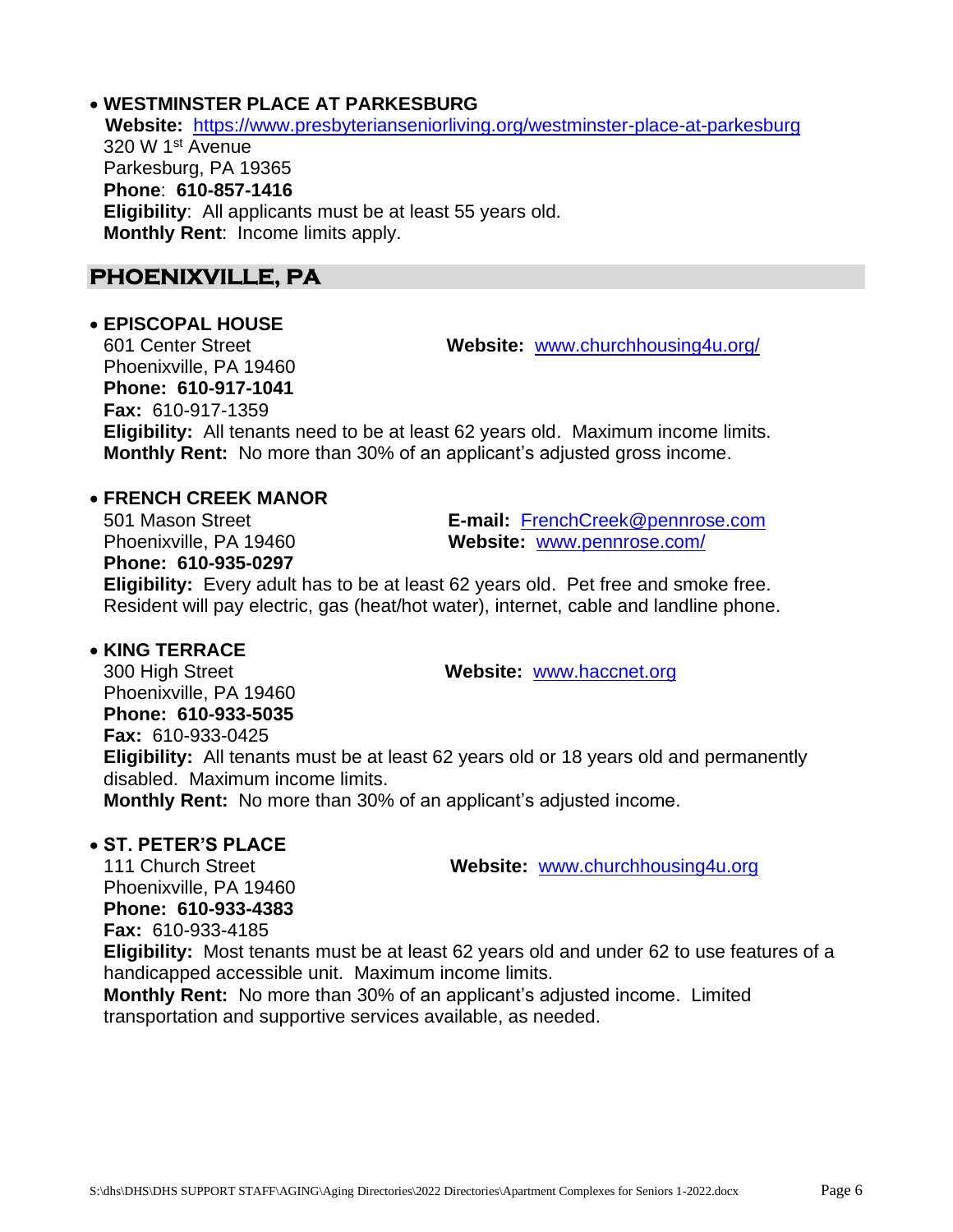# • **BARD COMPLEX**

201 S Main Street **E-mail:** [info@petrach.org](mailto:info@petrach.org) Spring City, PA 19475-1656 **Website:** [www.petrach.org](http://www.petrach.org/) **Phone: 610-948-1797 Fax:** 610-948-1765

**Eligibility:** All tenants need to be at least 62 years old. Maximum income limits. **Monthly Rent:** No more than 30% of an applicant's adjusted income.

# • **THE FLAG HOUSE**

250 N Main Street **E-mail:** [info@petrach.org](mailto:info@petrach.org) Spring City, PA 19475 **Website:** [www.petrach.org](http://www.petrach.org/) **Phone: 610-948-1797 Fax:** 610-948-1765 **Eligibility:** All tenants need to be at least 62 years old. Maximum income limits. **Monthly Rent:** No more than 30% of an applicant's adjusted income.

# • **VINCENT HEIGHTS**

**Fax:** 610-948-3320

Spring City, PA 19475-1659 **Phone: 610-948-6602**

333 Vincent Heights Circle **E-mail:** [Vincentheights@ccinvest.com](mailto:Vincentheights@ccinvest.com)

**Eligibility:** All tenants need to be at least 62 years old or have a permanent disability. Maximum income limits.

**Monthly Rent:** No more than 30% of an applicant's adjusted income Tenants pay for their electricity.

# **WEST CHESTER, PA**

# • **CHURCH STREET TOWERS**

222 North Church Street **Website:** [www.haccnet.org](http://www.haccnet.org/) West Chester, PA 19380 **Phone: 610-436-7450 Fax:** 610-430-8930 **Eligibility:** All tenants need to be at least 62 years old or have a permanent disability. Maximum income limits. **Monthly Rent:** No more than 30% of an applicant's adjusted income.

# • **DENNEY-REYBURN APARTMENTS**

30 West Barnard Street **E-mail:** [info@hdcweb.org](mailto:info@hdcweb.org) West Chester, PA 19382 **Website:** [www.hdcweb.org](http://www.hdcweb.org/) **Phone: 610-701-0200, TTY 711 Fax:** 610-431-2801 **Eligibility:** All tenants need to be at least 62 years. Maximum income limits. **Monthly Rent:** 30% of an applicant's adjusted income (gross income less out-ofpocket medical expenses).